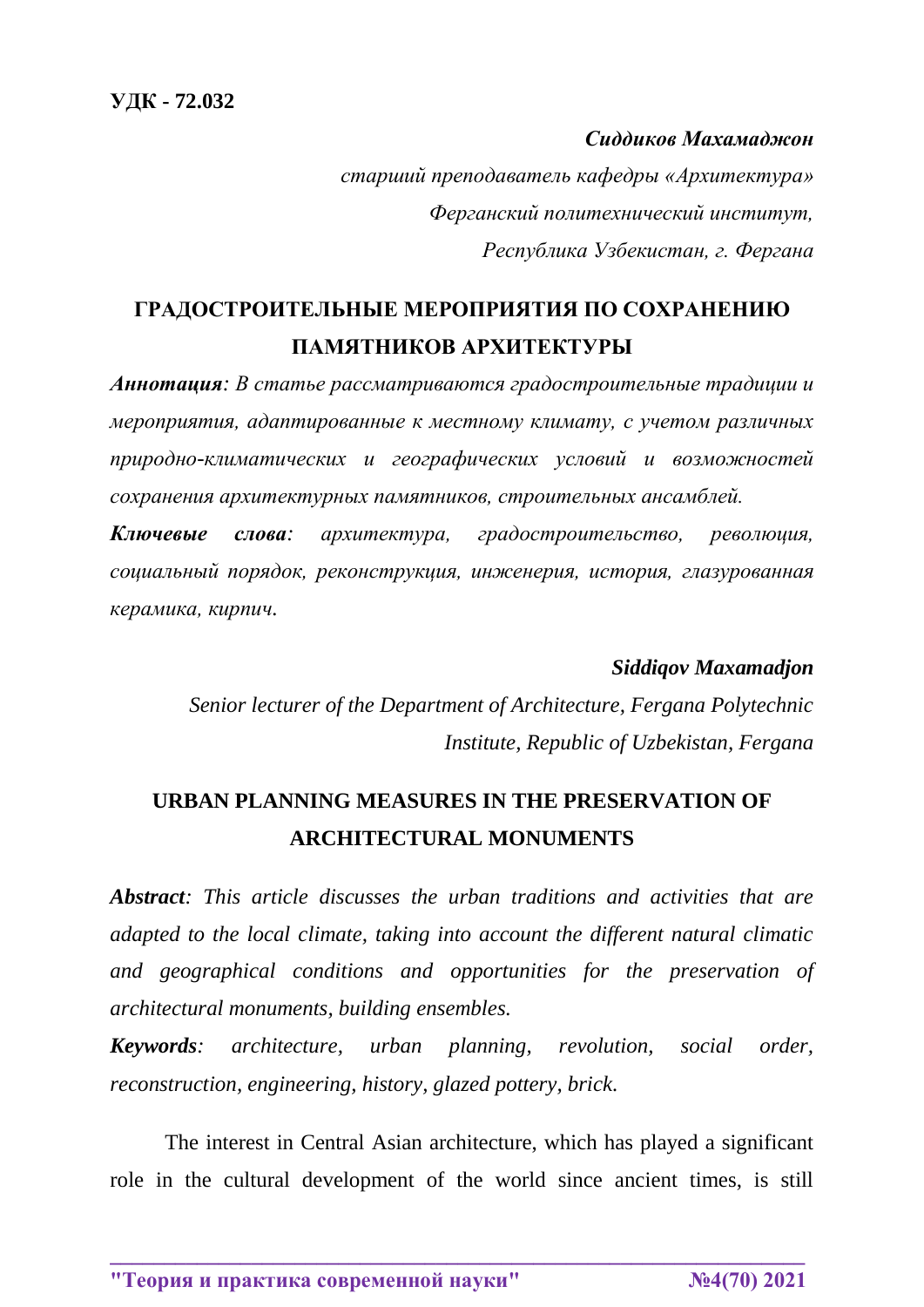growing. At the same time, our modern urban planning and architecture not only attract the attention of tourists but also do not meet the needs of the people living in the area. The main reason for this is that our modern architecture is developing apart from its deep roots. Because after the October Revolution, our system of political and economic society, which was considered by some to be new backwardness, underwent a new development. The influx of ideas, imbued with the revolutionary spirit of Europe, and the desire to put them into practice as soon as possible, paved the way for a complete transformation of the old development into a new one. As a result, there is a misconception that every local culture is backward and advanced. In the 1930s and 1950s, politically incorrect slogans such as "National in form, socialist in content" and the state resolution of 1956 on "Silence in Architecture and Construction" quickly put all art into a common pattern. was focused. As a result, several similarly shallow works of art, including cave architecture and urban planning, were created, which corresponded to the instructions from above. Reconstruction of cities is a process of great change and development, renewal, change and improvement of the urban environment, which is inextricably linked with the problem of succession. It is the vast world in which we live, which crushes and inspires us with its diversity. At the same time, it is a luxurious house that is a reliable refuge for us.

With this one and the only word, we call the city Tashkent, the great New York and the small Chirchik, the ancient Samarkand, Shakhrisabz, Bukhara and the only resort Yangiabad, Shohimardon. What do such a diverse community of people, houses, and roads have in common? How does each of them allow us to give a city category? Yes, there is no single universal definition of a city, but it should have a definition that includes a variety of alternating characters in different combinations.

Thus, it can be concluded that the city is very complex, in which very different aspects of our lives and the world around us collide in different ways.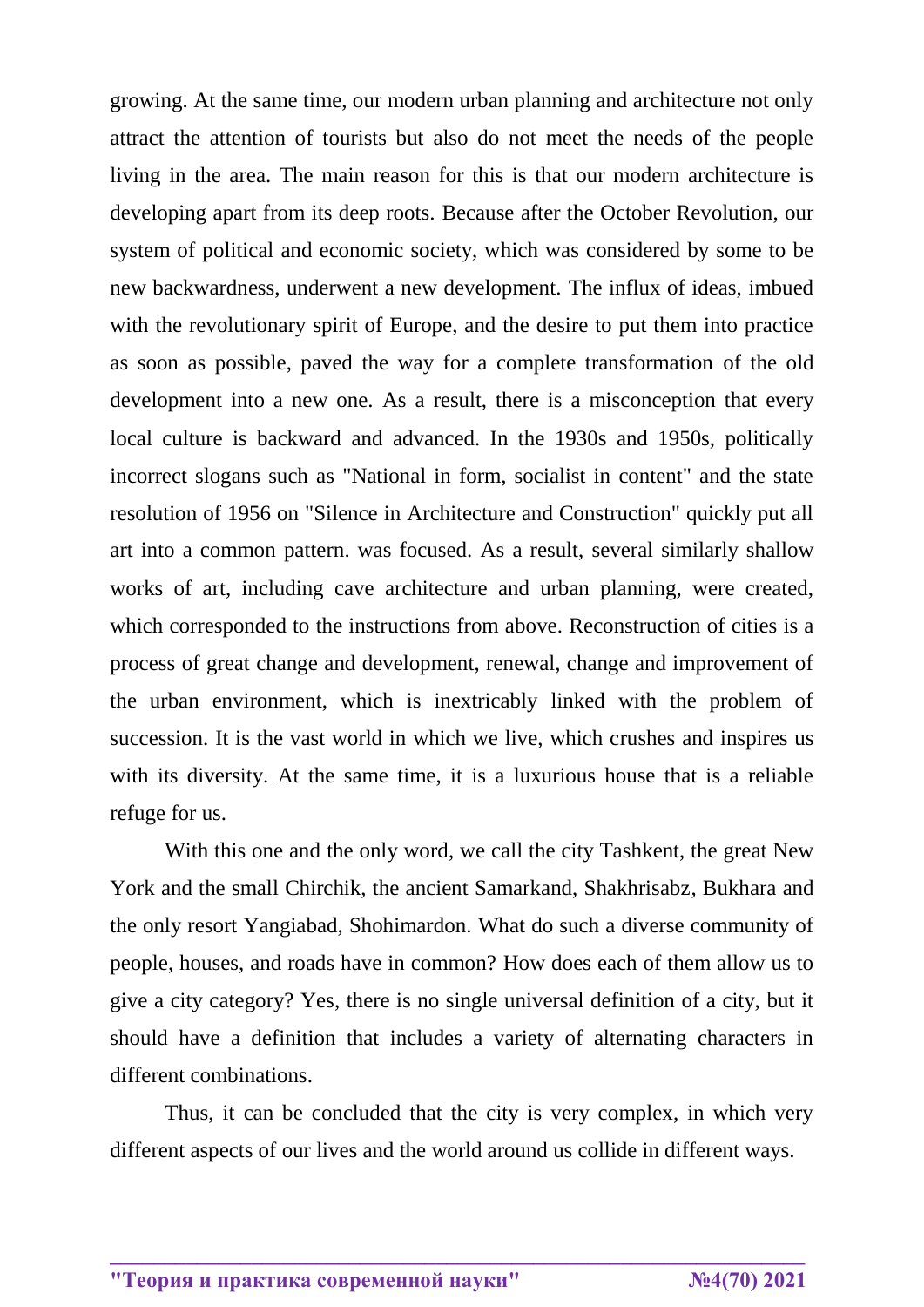Indeed, the city is a scene of social relations that reflects the social structure of society. The city is a developed national economic complex, which is closely connected with large banking institutions, dozens and hundreds of different enterprises and industries. The city is a strong engineering economy, a unique system of livelihood for a large population. The city is the cradle and the pinnacle of civilization, where the great symbols of the material and spiritual culture of mankind were born and continue. Therefore, the existence of a modern city does not exist by itself but is an integral part of others. With its diversity and different layout, the city will always appear before us as a single, integral, vital, complete and constantly evolving entity.

In 1926, there were 31 major and largest cities in the former Soviet Union, and now there are 200. Their rapid growth depends primarily on socio-economic factors (the combination of industry and science, education, etc.).

Today we need to think about urban planning in the XXI century. This is important not only for the future but also for our current practice. The main histories of our cities are formed for 25 years. Modern urban planning is not only an art but also a unit of science and technology. No science combines the achievements of many fields of knowledge at such a high level as urban planning. Here it is necessary to use powerful computers in solving the complex problems of modern town planning. Historical sources indicate that problems such as traffic, noise, and environmental pollution have existed in the past.

For example, during the reign of Queen Elizabeth, burning coal was banned in London and was punished for it. The problems of transport and ecology depend not only on the growth of the city but also on the social, economic, technical and technological means available to society to solve them. In Central Asia, Islam not only became stronger but also began to develop scientifically. New types of buildings have emerged. In particular, many new types of buildings, such as mosques, minarets, mausoleums, madrasas, caravanserais, cisterns, khanaqah, Dorus-shifo (hospitals), dwellings, baths, and many other buildings were built in cities and villages, as well as in other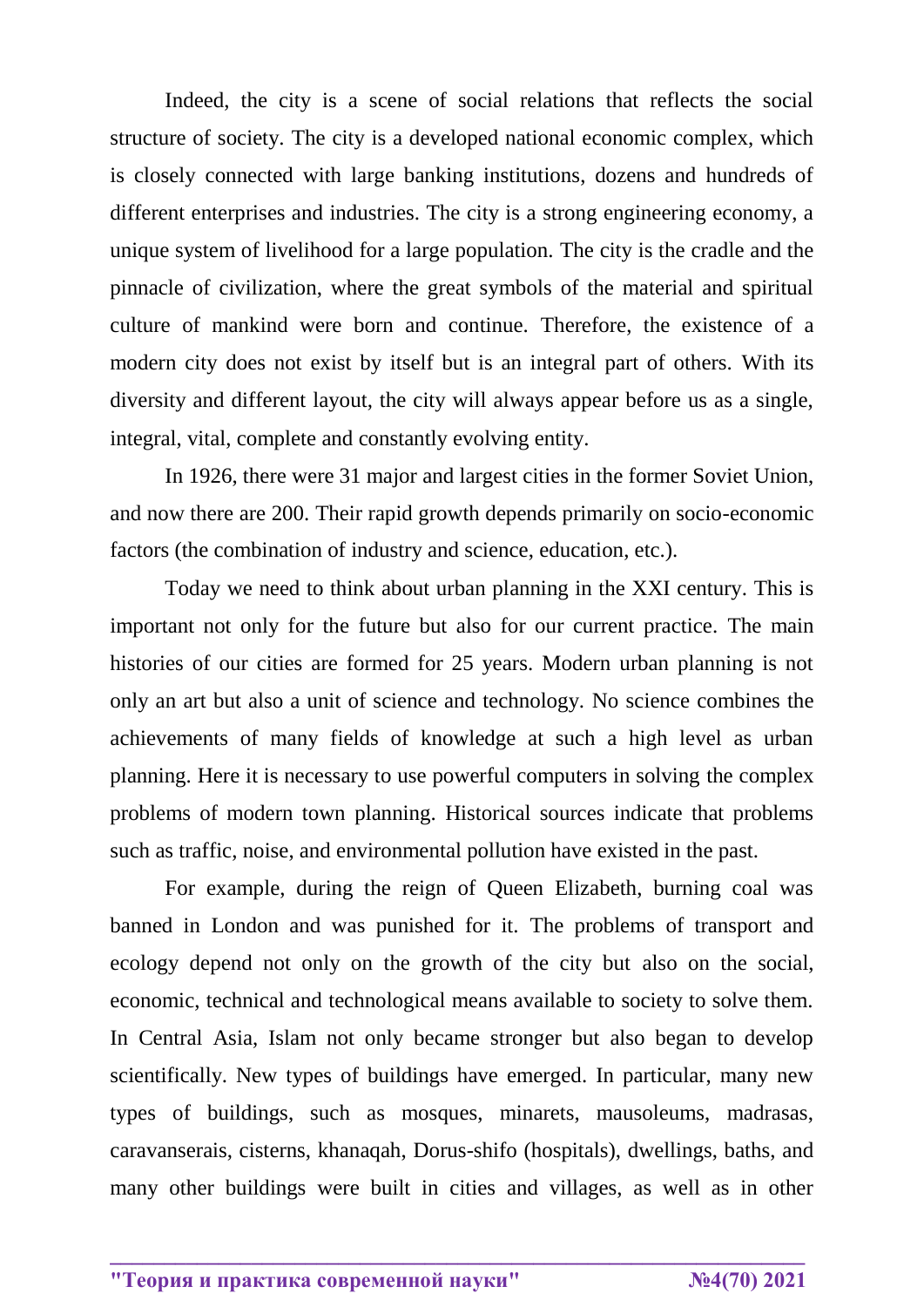settlements. In short, Central Asia is one of the most ancient cultural sites and has made a worthy contribution to the development of world art and literature. has a ring. In particular, the mausoleum of the Samanids, Kalon Minaret, Khoja Ahmad Yassavi khanaqah, Samarkand, Bukhara, Khiva, Shakhrisabz and several other urban architectural ensembles attract attention with their artistic expression and richness. The emergence of irrigated agriculture in this century from time immemorial has led to the creation of several towns and villages.

Taking into account the natural climate and geographical conditions and opportunities, urban planning traditions, types of buildings, construction ensembles have been created to suit the local climate. From time immemorial, elegantly decorated historical monuments and architectural forms have been built of rock, raw brick and cotton. Although the region is not rich in wood, it is possible to make devices such as beams, beams, and very elegant carving elements. Later, a wide variety of forms of crowns, rafters and domes were developed using baked bricks, the study of which will take several more years. Especially after the invention of glazed ceramics, the art of rivets, tiles and tiles reached a new level of development. Thanks to the use of geometric harmony and proportion, beautiful buildings were built. Calligraphy, Islamic and geometric patterns have risen to the level of special art. Residential buildings have resulted in building types that take into account all conditions. In the Middle Ages, the philosophical direction created here, mysticism and Sufism played an important role in their realization. Because in this centre of philosophical thought, working under the motto "Dast ba yoru, dil bakor", man is understood as the main factor. From the second half of the 19th century, the aggression against Central Asia and its occupation by Russia slowed down the natural development of the region. In particular, the revolution put local architecture in a generally backward Soviet mould. If we evaluate this historical process from the very beginning, we will be able to determine the path of development of the architecture of the independent republics of Central Asia.